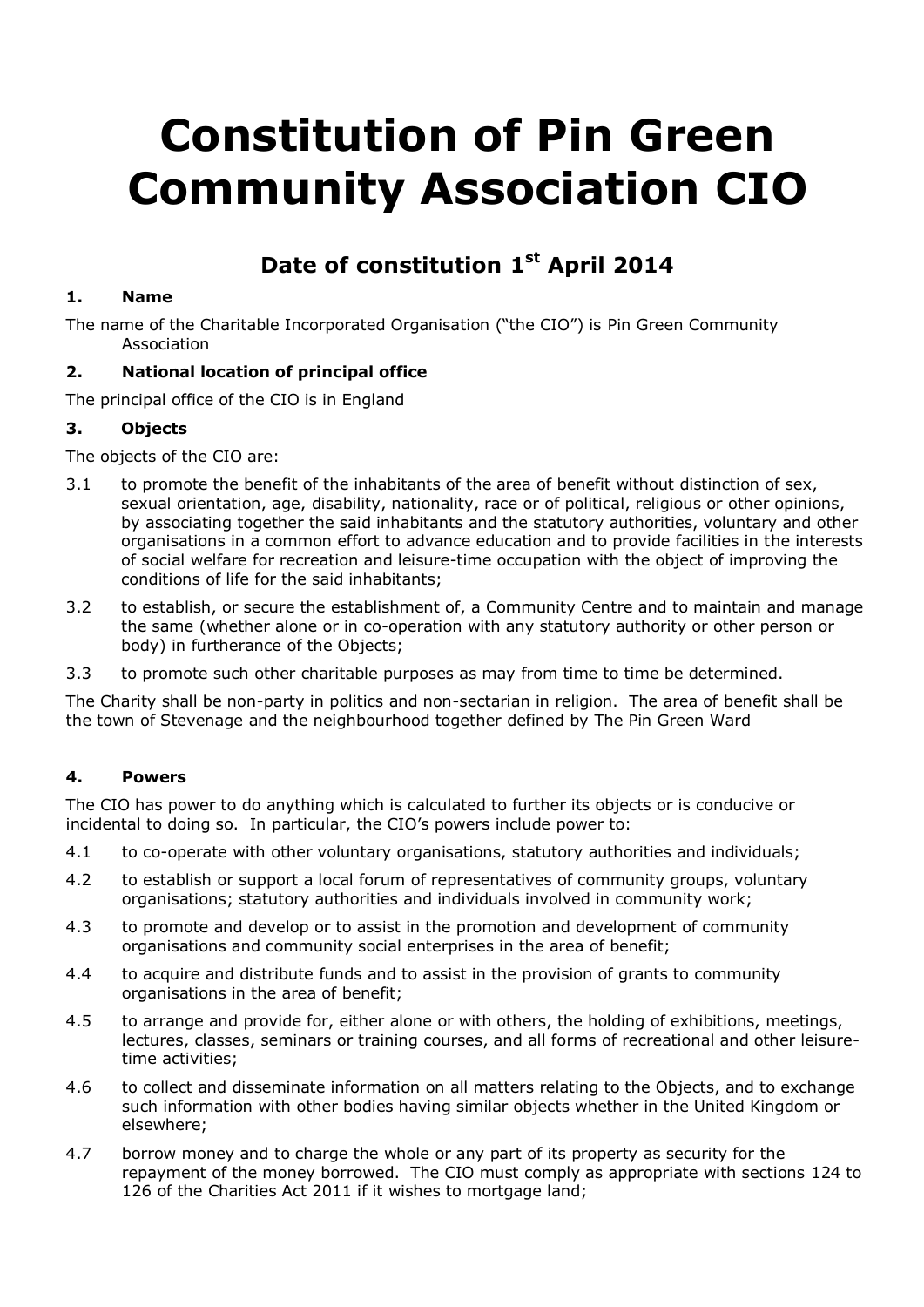- 4.8 buy, take on lease or in exchange, hire or otherwise acquire any property and to maintain and equip it for use;
- 4.9 sell, lease or otherwise dispose of all or any part of the property belonging to the CIO. In exercising this power, the CIO must comply as appropriate with sections 117 to 123 of the Charities Act 2011;
- 4.10 employ and remunerate such staff as are necessary for carrying out the work of the CIO. The CIO may employ or remunerate a charity trustee only to the extent that it is permitted to do so by clause 6 (Benefits and payments to charity trustees and connected persons) and provided it complies with the conditions of those clauses;
- 4.11 deposit or invest funds, employ a professional fund-manager, and arrange for the investments or other property of the CIO to be held in the name of a nominee, in the same manner and subject to the same conditions as the trustees of a trust are permitted to do by the Trustee Act 2000;

#### **5. Application of income and property**

- 5.1 The income and property of the CIO must be applied solely in furtherance of the objects.
- 5.2 A charity trustee is entitled to be reimbursed from the property of the CIO or may pay out of such property reasonable expenses properly incurred by him or her when acting on behalf of the CIO.
- 5.3 A charity trustee may benefit from trustee indemnity insurance cover purchased at the CIO's expense in accordance with, and subject to the conditions in, section 189 of the Charities Act 2011.
- 5.4 None of the income or property of the CIO may be paid or transferred directly or indirectly by way of dividend, bonus or otherwise by way of profit to any member of the CIO. This does not prevent a member who is not also a charity trustee receiving:
	- 5.4.1 a benefit from the CIO as a beneficiary of the CIO;
	- 5.4.2 reasonable and proper remuneration for any goods or services supplied to the CIO.

#### **6. Benefits and payments to charity trustees and connected persons**

General provisions

#### 6.1 **No charity trustee or connected person may:**

- 6.1.1 buy or receive any goods or services from the CIO on terms preferential to those applicable to members of the public;
- 6.1.2 sell goods, services, or any interest in land to the CIO;
- 6.1.3 be employed by, or receive any remuneration from, the CIO;
- 6.1.4 receive any other financial benefit from the CIO;

unless the payment or benefit is permitted by clause 6.2, or authorised by the court or the Charity Commission ("the Commission"). In this clause, a "financial benefit" means a benefit, direct or indirect, which is either money or has a monetary value.

#### 6.2 **Scope and powers permitting trustees' or connected persons' benefits**

- 6.2.1 A charity trustee or connected person may receive a benefit from the CIO as a beneficiary of the CIO provided that a majority of the trustees do not benefit in this way.
- 6.2.2 A charity trustee or connected person may enter into a contract for the supply of services, or of goods that are supplied in connection with the provision of services, to the CIO where that is permitted in accordance with, and subject to the conditions in, sections 185 and 186 of the Charities Act 2011.
- 6.2.3 Subject to clause 6.3 a charity trustee or connected person may provide the CIO with goods that are not supplied in connection with services provided to the CIO by the charity trustee or connected person.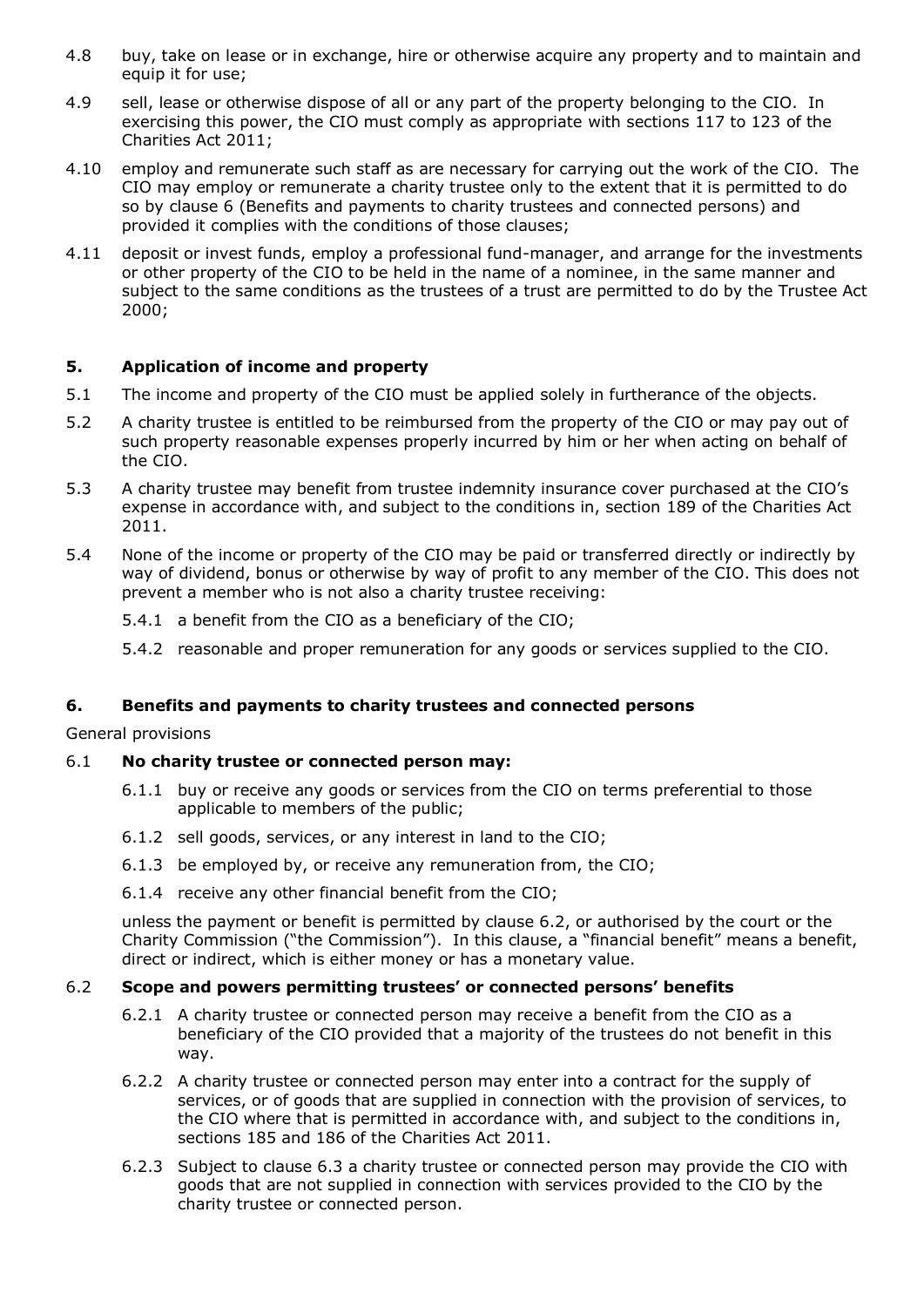- 6.2.4 A charity trustee or connected person may receive interest on money lent to the CIO at a reasonable and proper rate which must be 2% (or more) per annum below the base rate of a clearing bank to be selected by the charity trustees.
- 6.2.5 A charity trustee or connected person may receive rent for premises let by the trustee or connected person to the CIO. The amount of the rent and the other terms of the lease must be reasonable and proper. The charity trustee concerned must withdraw from any meeting at which such a proposal or the rent or other terms of the lease are under discussion.
- 6.2.6 A charity trustee or connected person may take part in the normal trading and fundraising activities of the CIO on the same terms as members of the public.

#### 6.3 **Payment for supply of goods only – controls**

The CIO and its charity trustees may only rely upon the authority provided by clause 6.2.3 if each of the following conditions is satisfied:

- 6.3.1 The amount or maximum amount of the payment for the goods is set out in an agreement in writing between the CIO and the charity trustee or connected person supplying the goods ("the supplier") under which the supplier is to supply the goods in question to or on behalf of the CIO.
- 6.3.2 The amount or maximum amount of the payment for the goods does not exceed what is reasonable in the circumstances for the supply of the goods in question.
- 6.3.3 The other charity trustees are satisfied that it is in the best interests of the CIO to contract with the supplier rather than with someone who is not a charity trustee or connected person. In reaching that decision the charity trustees must balance the advantage of contracting with a charity trustee or connected person against the disadvantages of doing so.
- 6.3.4 The supplier is absent from the part of any meeting at which there is discussion of the proposal to enter into a contract or arrangement with him or her or it with regard to the supply of goods to the CIO.
- 6.3.5 The supplier does not vote on any such matter and is not to be counted when calculating whether a quorum of charity trustees is present at the meeting.
- 6.3.6 The reason for their decision is recorded by the charity trustees in the minute book.
- 6.3.7 A majority of the charity trustees then in office are not in receipt of remuneration or payments authorised by clause 6.
- 6.4 In clauses 6.2 and 6.3:
	- 6.4.1 "the CIO" includes any company in which the CIO:
		- 6.4.1.1 holds more than 50% of the shares; or
		- 6.4.1.2 controls more than 50% of the voting rights attached to the shares; or
		- 6.4.1.3 has the right to appoint one or more directors to the board of the company;
	- 6.4.2 "connected person" includes any person within the definition set out in clause 34 (Interpretation);

# **7. Conflicts of interest and conflicts of loyalty**

# **A charity trustee must:**

- 7.1 declare the nature and extent of any interest, direct or indirect, which he or she has in a proposed transaction or arrangement with the CIO or in any transaction or arrangement entered into by the CIO which has not previously been declared; and
- 7.2 absent himself or herself from any discussions of the charity trustees in which it is possible that a conflict of interest will arise between his or her duty to act solely in the interests of the CIO and any personal interest (including but not limited to any financial interest).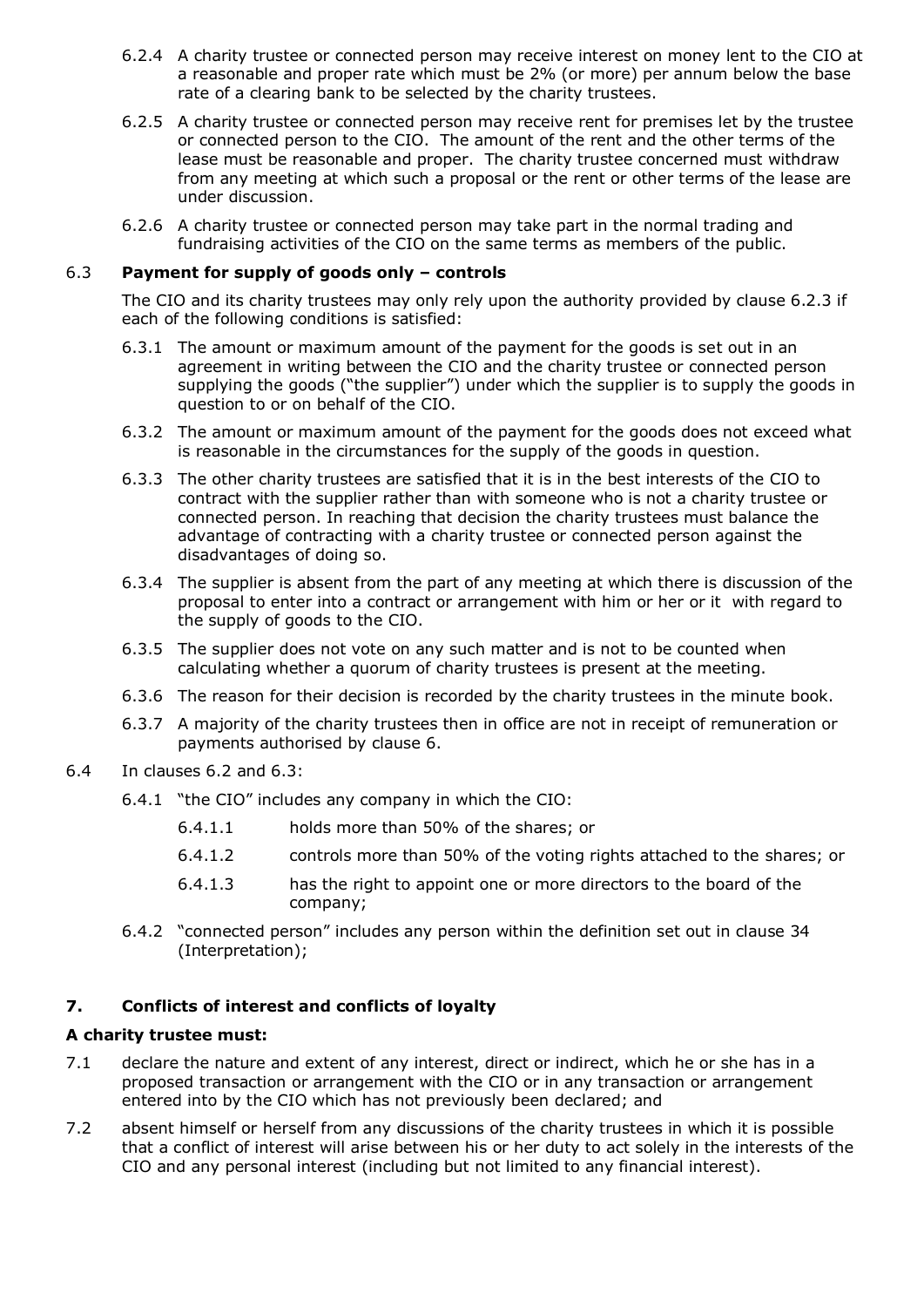Any charity trustee absenting himself or herself from any discussions in accordance with this clause must not vote or be counted as part of the quorum in any decision of the charity trustees on the matter.

# **8. Liability of members to contribute to the assets of the CIO if it is wound up**

If the CIO is wound up, the members of the CIO have no liability to contribute to its assets and no personal responsibility for settling its debts and liabilities.

## **9. Charity Trustees**

9.1 Functions and duties of charity trustees The charity trustees shall manage the affairs of the CIO and may for that purpose e exercise all the powers of the CIO. It is the duty of each charity trustee :

- 9.1.1 to exercise his or her powers and to perform his or her functions in his or her capacity as a trustee of the CIO in the way he or she decides in good faith would be most likely to further the purposes of the CIO; and
- 9.1.2 to exercise, in the performance of those functions, such care and skill as is reasonable in the circumstances having regard in particular to:
	- 9.1.2.1 any special knowledge or experience that he or she has or holds himself or herself out as having; and
	- 9.1.2.2 if he or she acts as a charity trustee of the CIO in the course of a business or profession, to any special knowledge or experience that it is reasonable to expect of a person acting in the course of that kind of business or profession.

#### 9.2 **Eligibility for trusteeship**

- 9.2.1 Every charity trustee must be a natural person.
- 9.2.2 No individual may be appointed as a charity trustee of the CIO:
	- 9.2.2.1 if he or she is under the age of 16 years; or
	- 9.2.2.2 if he or she would automatically cease to hold office under the provisions of clause 12.1.5.
- 9.2.3 No one is entitled to act as a charity trustee whether on appointment or on any reappointment until he or she has expressly acknowledged, in whatever way the charity trustees decide, his or her acceptance of the office of charity trustee.
- 9.2.4 At least one of the trustees of the CIO must be 18 years of age or over. If there is no trustee aged at least 18 years, the remaining trustees may only act to call a meeting of the charity trustees, or appoint a new charity trustee.

# 9.3 **Number of charity trustees**

- 9.3.1 There must be at least 3 Charity trustees. If the number falls below this minimum, the remaining trustee or trustees may act only to call a meeting of the charity trustees, or appoint a new charity trustee.
- 9.3.2 The maximum number of charity trustees is 9. The charity trustees may not appoint any charity trustee if as a result the number of charity trustees would exceed the maximum.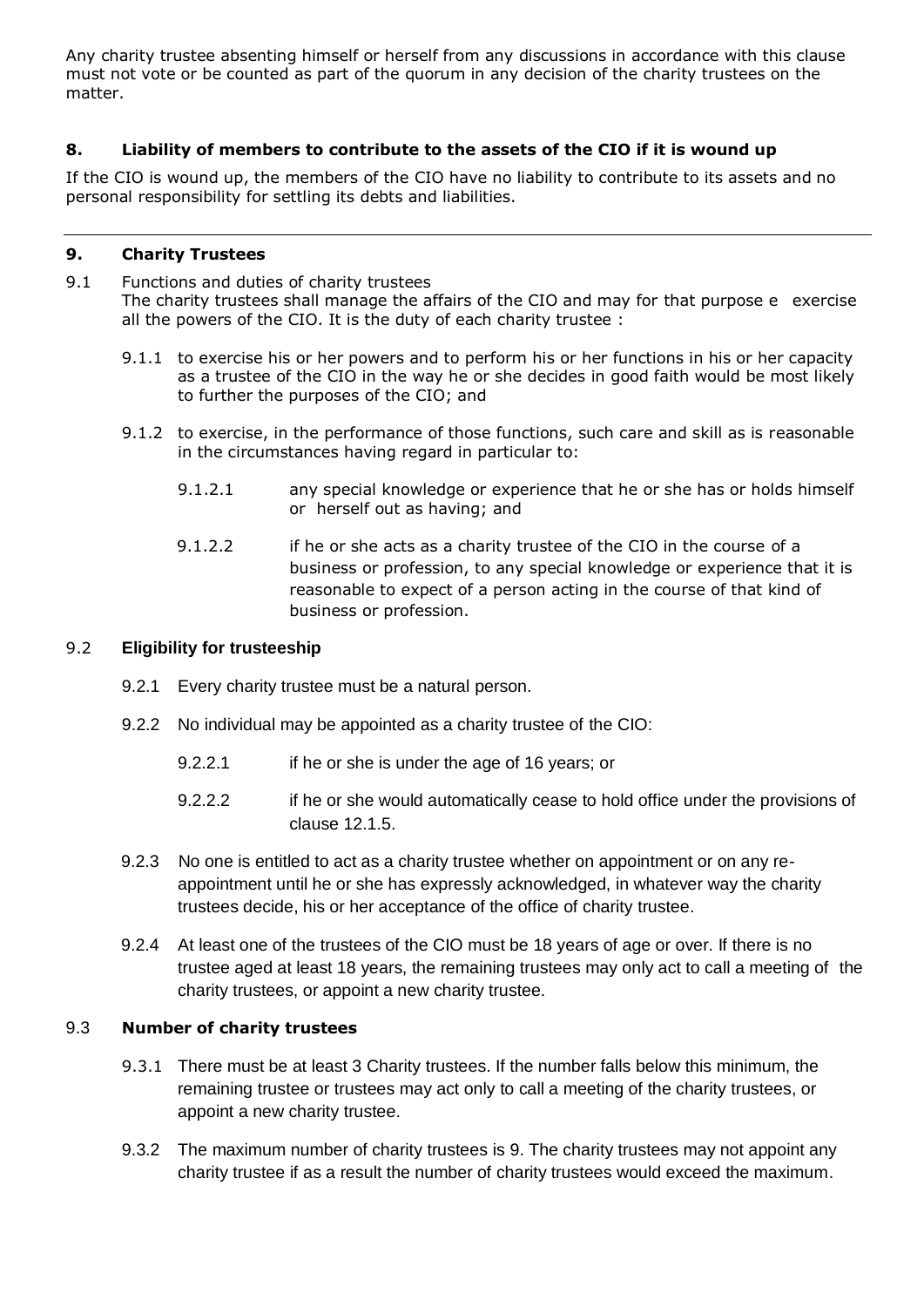#### 9.4 **First charity trustees**

The first charity trustees are as follows and are appointed for the following terms – Mrs Jackie Curtin for 3 years

Mrs Sheila Kennedy for 2 years

Mr Ken Moore for 1 years

# **10. Appointments of trustees**

#### 10.1 **Appointed charity trustees**

- 10.1.1 Apart from the first charity trustees, every appointed trustee must be appointed for a term of one year by a resolution passed at a properly convened meeting of the charity trustees.
- 10.1.2 In selecting individuals for appointment as appointed charity trustees, the charity trustees must have regard to the skills, knowledge and experience needed for the effective administration of the CIO

# 10.2 **Ex officio Trustee[s]**

- 10.2.1 The appointed local councillor for the time being ("the office holder") shall automatically ("ex-officio") be a charity trustee, for as long as he or she holds that office.
- 10.2.2 If unwilling to act as a charity trustee, the office holder may:
	- 10.2.2.1 before accepting appointment as a charity trustee, give notice in writing to the trustees of his or her unwillingness to act in that capacity; or
	- 10.2.2.2 after accepting appointment as a charity trustee, resign under the provisions contained in clause [12] (Retirement and removal of charity trustees).

The office of ex officio charity trustee will then remain vacant until the office holder ceases to hold office

# **11. Information for new charity trustees**

The charity trustees will make available to each new charity trustee, on or before his or her first appointment:

- 11.1 a copy of the current version of this constitution; and
- 11.2 a copy of the CIO's latest Trustees' Annual Report and statement of accounts

# **12. Retirement and removal of charity trustees**

- 12.1 A charity trustee ceases to hold office if he or she:
	- 12.1.1 retires by notifying the CIO in writing (but only if enough charity trustees will remain in office when the notice of resignation takes effect to form a quorum for meetings);
	- 12.1.2 is absent without the permission of the charity trustees from all their meetings held within a period of six months and the trustees resolve that his or her office be vacated;
	- 12.1.3 dies;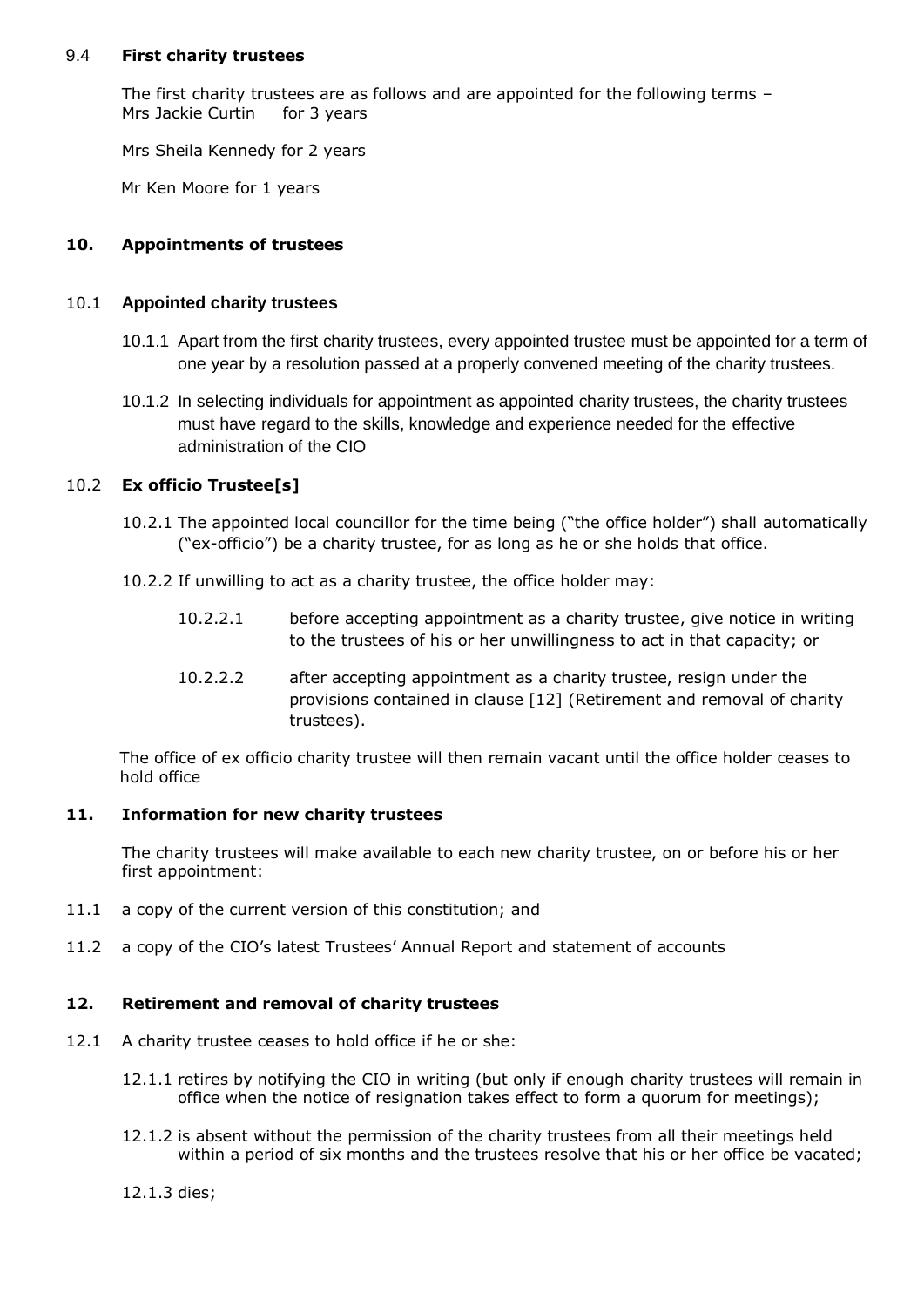- 12.1.4 in the written opinion, given to the company, of a registered medical practitioner treating that person, has become physically or mentally incapable of acting as a director and may remain so for more than three months;
- 12.1.5 is disqualified from acting as a charity trustee by virtue of sections 178-180 of the Charities Act 2011 (or any statutory re-enactment or modification of that provision).
- 12.2 Any person retiring as a charity trustee is eligible for reappointment.

## 13. **Taking of decisions by charity trustees**

Any decision may be taken either:

- at a meeting of the charity trustees; or
- by resolution in writing or electronic form agreed by all of the charity trustees, which may comprise either a single document or several documents containing the text of the resolution in like form to each of which one or more charity trustees has signified their agreement.

#### **14. Delegation by charity trustees**

- 14.1 The charity trustees may delegate any of their powers or functions to a committee or committees, and, if they do, they shall determine the terms and conditions on which the delegation is made. The charity trustees may at any time alter those terms and conditions, or revoke the delegation.
- 14.2 This power is in addition to the power of delegation in the General Regulations and any other power of delegation available to the charity trustees, but is subject to the following requirements:
	- 14.2.1 a committee may consist of two or more persons, but at least one member of each committee must be a charity trustee;
	- 14.2.2 the acts and proceedings of any committee must be brought to the attention of the charity trustees as a whole as soon as is reasonably practicable; and

14.2.3 the charity trustees shall from time to time review the arrangements which they have made for the delegation of their powers.

#### **15. Meetings of charity trustees**

#### 15.1 **Calling meetings**

15.1.1 Any charity trustee may call a meeting of the charity trustees.

15.1.2 Subject to that, the charity trustees shall decide how their meetings are to be called, and what notice is required.

#### 15.2 **Chairing of meetings**

The charity trustees may appoint one of their number to chair their meetings and may at any time revoke such appointment. If no-one has been so appointed, or if the person appointed is unwilling to preside or is not present within 10 minutes after the time of the meeting, the charity trustees present may appoint one of their number to chair that meeting.

#### 15.3 **Procedure at meetings**

15.3.1 No decision shall be taken at a meeting unless a quorum is present at the time when the decision is taken. The quorum is two charity trustees, or the number nearest to one third of the total number of charity trustees, whichever is greater, or such larger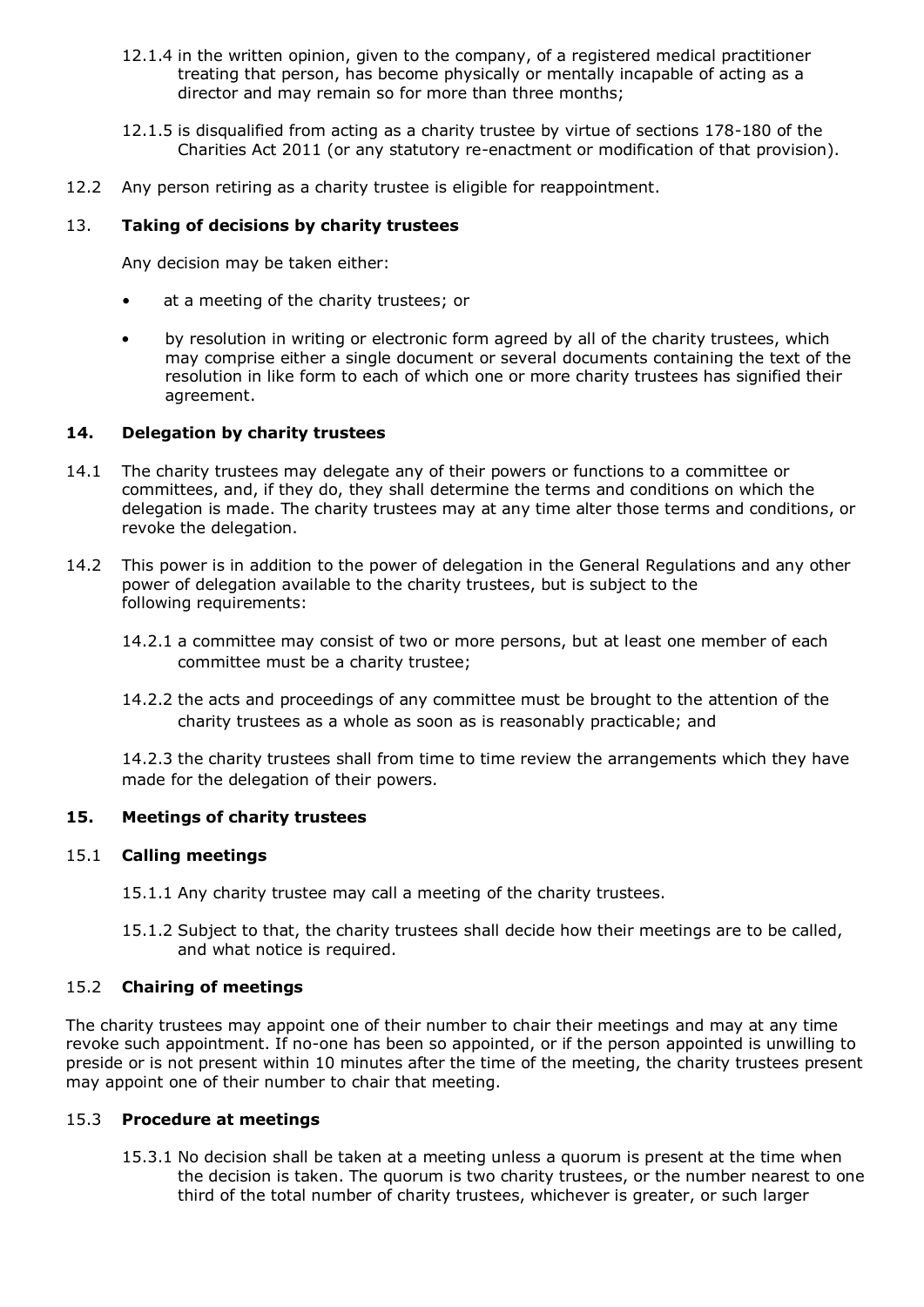number as the charity trustees may decide from time to time. A charity trustee shall not be counted in the quorum present when any decision is made about a matter upon which he or she is not entitled to vote.

- 15.3.2 Questions arising at a meeting shall be decided by a majority of those eligible to vote.
- 15.3.3 In the case of an equality of votes, the person who chairs the meeting shall have a second or casting vote.

#### 15.4 **Participation in meetings by electronic means**

- 15.4.1 A meeting may be held by suitable electronic means agreed by the charity trustees in which each participant may communicate with all the other participants.
- 15.4.2 Any charity trustee participating at a meeting by suitable electronic means agreed by the charity trustees in which a participant or participants may communicate with all the other participants shall qualify as being present at the meeting.
- 15.4.3 Meetings held by electronic means must comply with rules for meetings, including chairing and the taking of minutes.

#### **16. Membership of the CIO**

- 16.1 The members of the CIO shall be its charity trustees for the time being. The only persons eligible to be members of the CIO are its charity trustees. Membership of the CIO cannot be transferred to anyone else.
- 16.2 Any member and charity trustee who ceases to be a charity trustee automatically ceases to be a member of the CIO.

#### **17. Decisions which must be made by the members of the CIO**

17.1 Any decision to:

17.1.1 amend the constitution of the CIO;

17.1.2 amalgamate the CIO with, or transfer its undertaking to, one or more other CIOs, in accordance with the Charities Act 2011; or

17.1.3 wind up or dissolve the CIO (including transferring its business to any other charity),

must be made by a resolution of the members of the CIO (rather than a resolution of the charity trustees).

17.2 Decisions of the members may be made either:

17.2.1 by resolution at a general meeting; or

17.2.2 by resolution in writing, in accordance with sub-clause (4) of this clause.

- 17.3 Any decision specified in sub-clause (1) of this clause must be made in accordance with the provisions of clause [28] (amendment of constitution), clause [29] (Voluntary winding up or dissolution), or the provisions of the Charities Act 2011, the General Regulations or the Dissolution Regulations as applicable. Those provisions require the resolution to be agreed by a 75% majority of those members voting at a general meeting, or agreed by all members in writing.
- 17.4 Except where a resolution in writing must be agreed by all the members, such a resolution may be agreed by a simple majority of all the members who are entitled to vote on it. Such a resolution shall be effective provided that: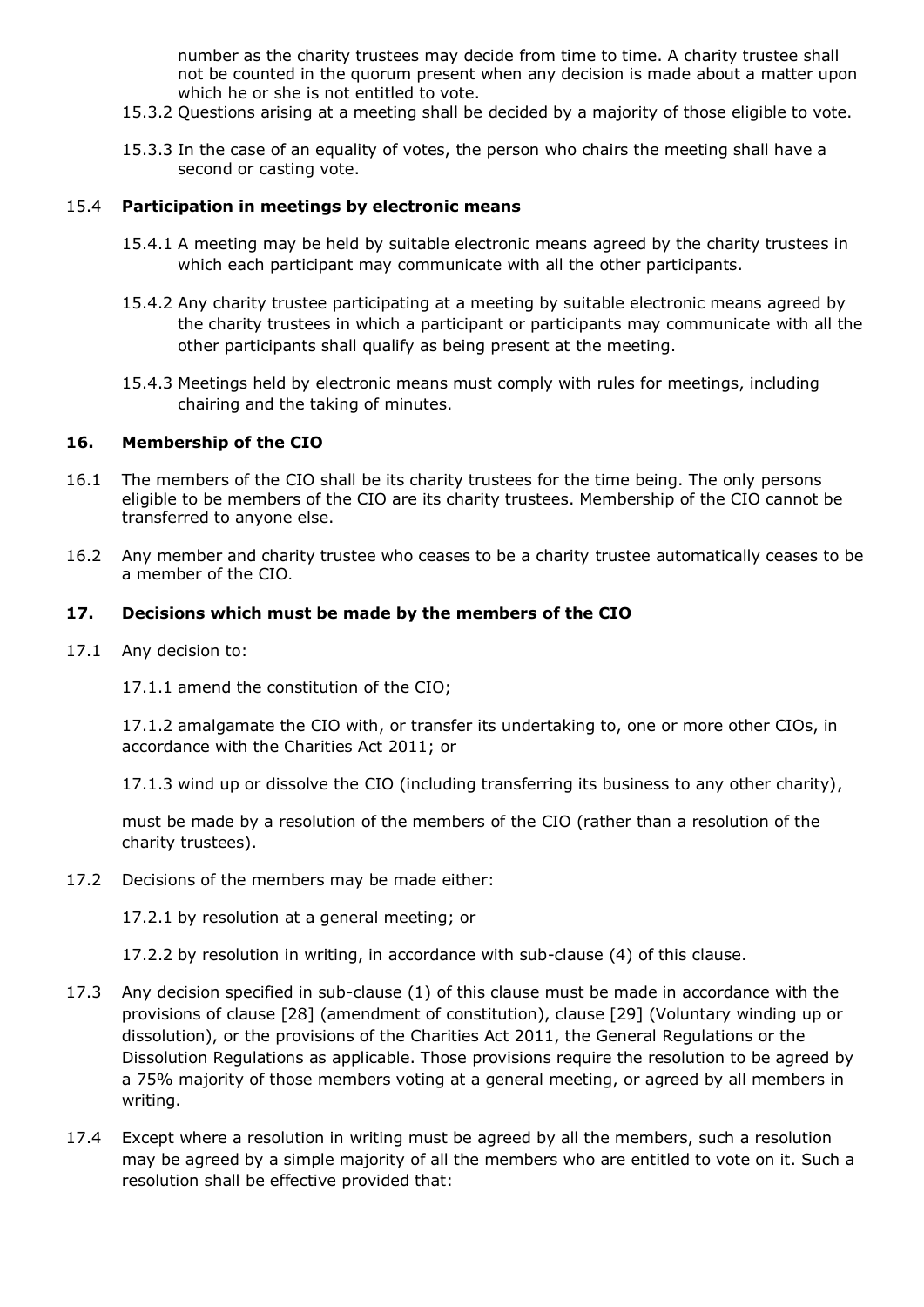17.4.1 a copy of the proposed resolution has been sent to all the members eligible to vote; and

17.4.2 the required majority of members has signified its agreement to the resolution in a document or documents which are received at the principal office within the period of 28 days beginning with the circulation date. The document signifying a member's agreement must be authenticated by their signature, by a statement of their identity accompanying the document, or in such other manner as the CIO has specified.

The resolution in writing may comprise several copies to which one or more members has signified their agreement. Eligibility to vote on the resolution is limited to members who are members of the CIO on the date when the proposal is first circulated.

# **18**. **General meetings of members**

# 18.1 **Calling of general meetings of members**

The charity trustees may designate any of their meetings as a general meeting of the members of the CIO. The purpose of such a meeting is to discharge any business which must by law be discharged by a resolution of the members of the CIO as specified in clause 17 (Decisions which must be made by the members of the CIO).

#### 18.2 **Notice of general meetings of members**

- 18.2.1 The minimum period of notice required to hold a general meeting of the members of the CIO is 14 days.
- 18.2.2 Except where a specified period of notice is strictly required by another clause in this constitution, by the Charities Act 2011 or by the General Regulations, a general meeting may be called by shorter notice if it is so agreed by a majority of the members of the CIO.
- 18.2.3 Proof that an envelope containing a notice was properly addressed, prepaid and posted; or that an electronic form of notice was properly addressed and sent, shall be conclusive evidence that the notice was given. Notice shall be deemed to be given 48 hours after it was posted or sent.

# 18.3 **Procedure at general meetings of members**

The provisions in clause 15 (2)-(4) governing the chairing of meetings, procedure at meetings and participation in meetings by electronic means apply to any general meeting of the members, with all references to trustees to be taken as references to members.

# **19 Saving provisions**

- 19.1 Subject to clause 19.2, all decisions of the charity trustees, or of a committee of charity trustees, shall be valid notwithstanding the participation in any vote of a charity trustee:
	- 19.1.1 who was disqualified from holding office;
	- 19.1.2 who had previously retired or who had been obliged by the constitution to vacate office;
	- 19.1.3 who was not entitled to vote on the matter, whether by reason of a conflict of interest or otherwise;

if, without the vote of that charity trustee and that charity trustee being counted in the quorum, the decision has been made by a majority of the charity trustees at a quorate meeting.

19.2 sub-clause 19.1 does not permit a charity trustee to keep any benefit that may be conferred upon him or her by a resolution of the charity trustees or of a committee of charity trustees if,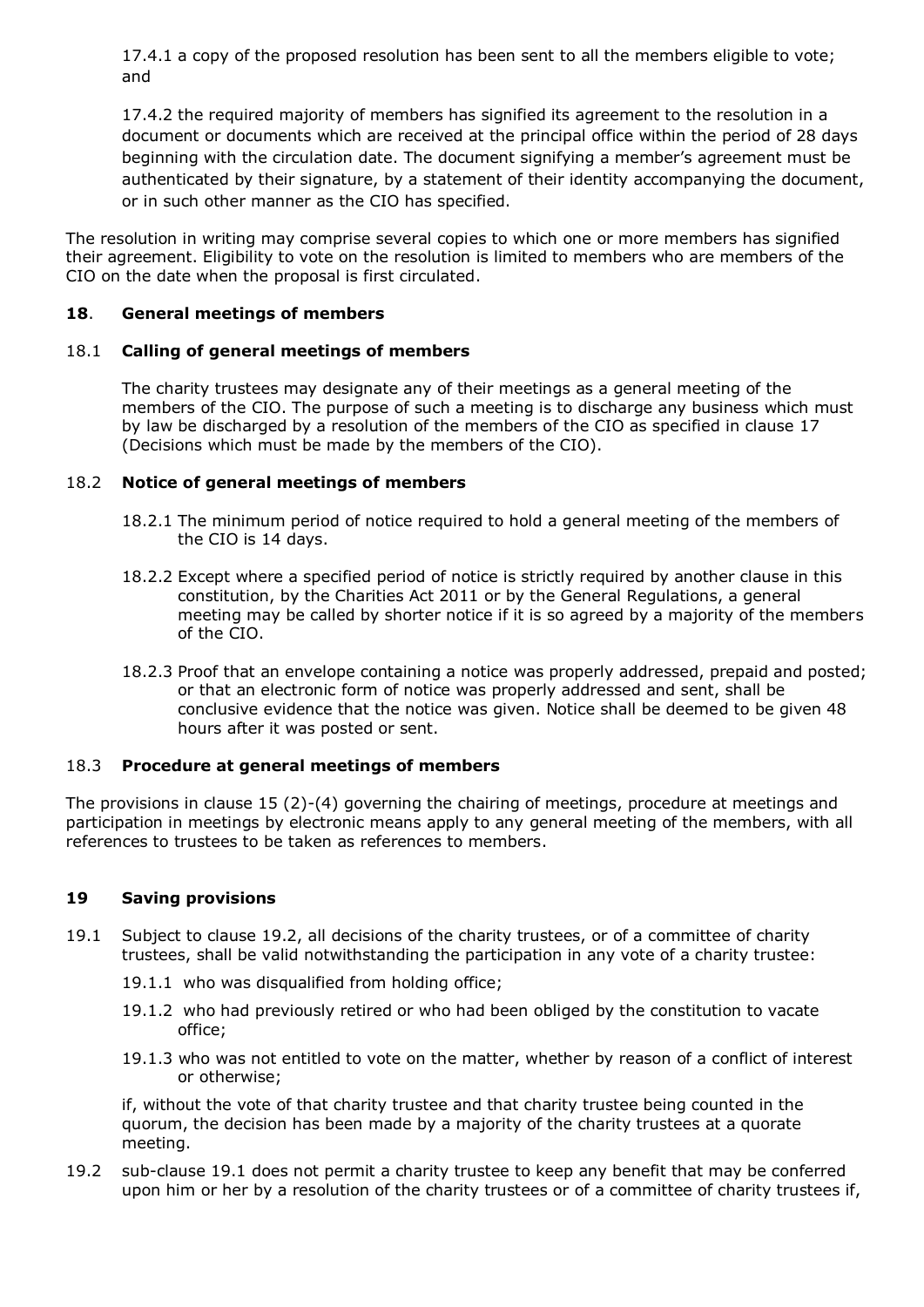but for clause 19.1, the resolution would have been void, or if the charity trustee has not complied with clause 7 (Conflicts of interest).

# **20. Execution of documents**

- 20.1 The CIO shall execute documents by signature.
- 20.2 A document is validly executed by signature if it is signed by at least two of the charity trustees.
- 20.3 If the CIO has a seal:

20.3.1 it must comply with the provisions of the General Regulations; and

20.3.2 the seal must only be used by the authority of the charity trustees or of a committee of charity trustees duly authorised by the charity trustees. The charity trustees may determine who shall sign any document to which the seal is affixed and unless otherwise so determined it shall be signed by two charity trustees

#### **21. Use of electronic communications**

The CIO will comply with the requirements of the Communications Provisions in the General Regulations and in particular:

- 21.1 the requirement to provide within 21 days to any member on request a hard copy of any document or information sent to the member otherwise than in hard copy form;
- 21.2 any requirements to provide information to the Commission in a particular form or manner.

#### **22. Keeping of Registers**

The CIO must comply with its obligations under the General Regulations in relation to the keeping of, and provision of access to, a (combined) register of its members and charity trustees.

# **23. Minutes**

The charity trustees must keep minutes of all:

- 23.1 appointments of officers made by the charity trustees;
- 23.2 proceedings at general meetings of the CIO;
- 23.3 meetings of the charity trustees and committees of charity trustees including:
	- the names of the trustees present at the meeting;
	- the decisions made at the meetings; and
	- where appropriate the reasons for the decisions;
- 23.4 decisions made by the charity trustees otherwise than in meetings.

#### **25. Accounting records, accounts, annual reports and returns, register maintenance**

**25.1** The charity trustees must comply with the requirements of the Charities Act 2011 with regard to the keeping of accounting records, to the preparation and scrutiny of statements of account, and to the preparation of annual reports and returns. The statements of account, reports and returns must be sent to the Charity Commission, regardless of the income of the CIO, within 10 months of the financial year end.

**25.2** The charity trustees must comply with their obligation to inform the Commission within 28 days of any change in the particulars of the CIO entered on the Central Register of Charities.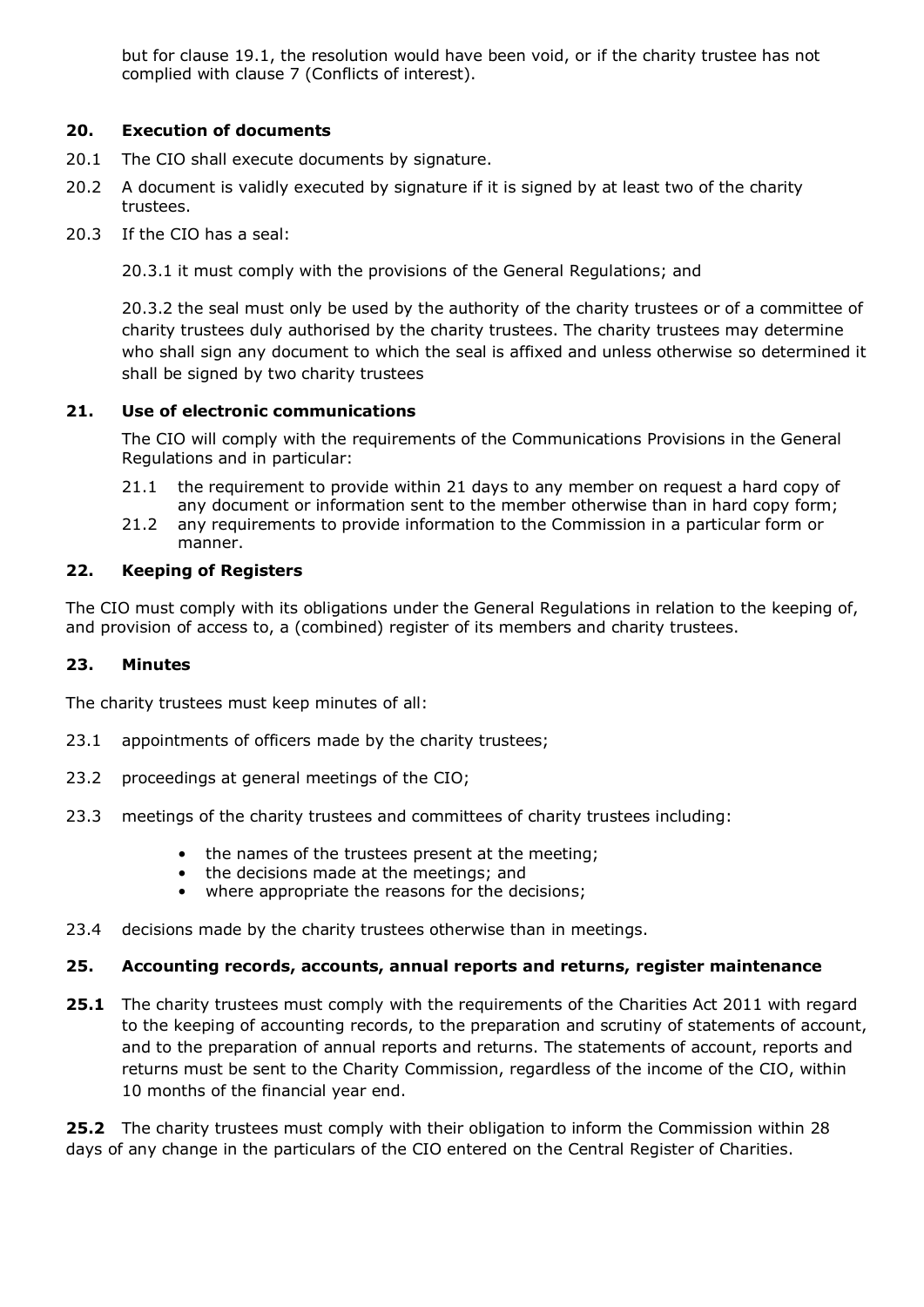# **26. Rules**

The charity trustees may from time to time make such reasonable and proper rules or bye laws as they may deem necessary or expedient for the proper conduct and management of the CIO, but such rules or bylaws must not be inconsistent with any provision of this constitution. Copies of any such rules or bylaws currently in force must be made available to any member of the CIO on request.

# **27. Disputes**

If a dispute arises between members of the CIO about the validity or propriety of anything done by the members under this constitution, and the dispute cannot be resolved by agreement, the parties to the dispute must first try in good faith to settle the dispute by mediation before resorting to litigation.

# **28. Amendment of constitution**

As provided by sections 224 to 227 of the Charities Act 2011:

- 28.1 This constitution can only be amended:
	- 28.1.1 by resolution agreed in writing by all members of the CIO; or
	- 28.1.2 by a resolution passed by a 75% majority of those voting at a general meeting of the members of the CIO called in accordance with clause 18 (Meetings of members).
- 28.2 Any alteration of clause 3 (Objects), clause 29 (Voluntary winding up or dissolution), or any provision where the alteration would provide authorisation for any benefit to be obtained by charity trustees or members of the CIO or persons connected with them, requires the prior written consent of the Charity Commission.
- 28.3 No amendment that is inconsistent with the provisions of the Charities Act 2011 or the General Regulations shall be valid.
- 28.4 A copy of every resolution amending the constitution, together with a copy of the CIO's constitution as amended must be sent to the Commission by the end of the period of 15 days beginning with the date of passing of the resolution, and the amendment does not take effect until it has been recorded in the Register of Charities.

# **29. Voluntary winding up or dissolution**

- 29.1 As provided by the Dissolution Regulations, the CIO may be dissolved by resolution of its members. Any decision by the members to wind up or dissolve the CIO can only be made:
	- 29.1.1 at a general meeting of the members of the CIO called in accordance with clause 19 (Calling of general meetings), of which not less than 14 days' notice has been given to those eligible to vote:
		- 29.1.1.1 by a resolution passed by a 75% majority of those voting, or
		- 29.1.1.2 by a resolution passed by decision taken without a vote and without any expression of dissent in response to the question put to the general meeting or
	- 29.1.2 by resolution agreed in writing by all members of the CIO.
- 29.2 Subject to the payment of all the CIO's debts:
	- 29.2.1 Any resolution for the winding up of the CIO, or for the dissolution of the CIO without winding up, may contain a provision directing how any remaining assets of the CIO shall be applied.
	- 29.2.2 If the resolution does not contain such a provision, the charity trustees must decide how any remaining assets of the CIO shall be applied.
	- 29.2.3 In either case the remaining assets must be transferred to charitable purposes with similar purposes to those of the CIO for the benefit of the inhabitants of the area of benefit.
- 29.3 The CIO must observe the requirements of the Dissolution Regulations in applying to the Commission for the CIO to be removed from the Register of Charities, and in particular:

29.3.1 the charity trustees must send with their application to the Commission: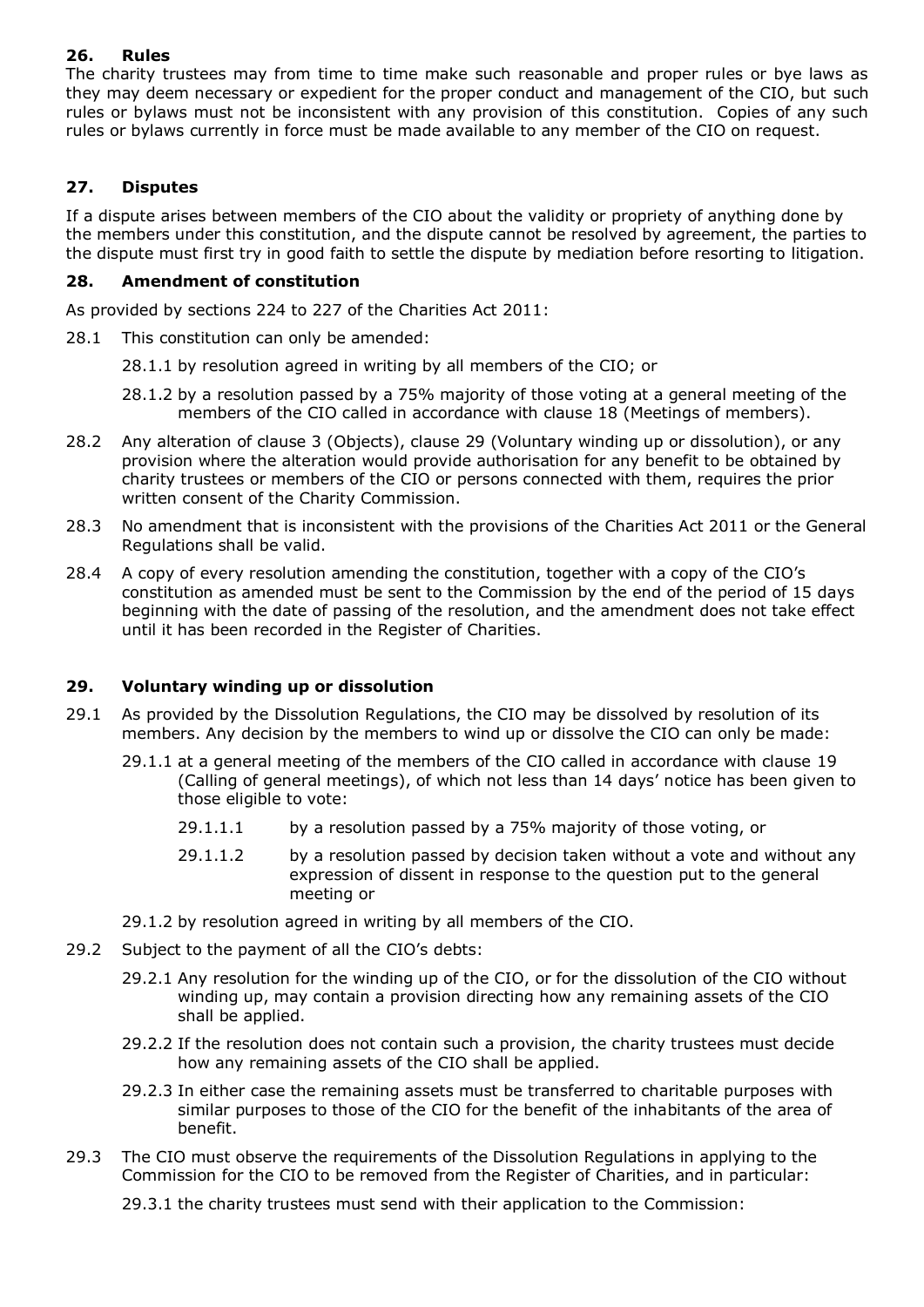- (i) a copy of the resolution passed by the members of the CIO;
- (ii) a declaration by the charity trustees that any debts and other liabilities of the CIO have been settled or otherwise provided for in full; and
- (iii) a statement by the charity trustees setting out the way in which any property of the CIO has been or is to be applied prior to its dissolution in accordance with this constitution;
- 29.3.2 the charity trustees must ensure that a copy of the application is sent within seven days to every member and employee of the CIO, and to any charity trustee of the CIO who was not privy to the application.
- 29.4 If the CIO is to be wound up or dissolved in any other circumstances, the provisions of the Dissolution Regulations must be followed.

# **21.Indemnity**

- 30.1 In the execution of their duties no charity trustee shall be liable:
	- 30.1.1 for any loss to the property of the CIO by reason of any improper investment made in good faith (so long as he or she shall have sought professional advice before making such investment); or
	- 301.2 for the negligence or fraud of any agent employed by him or her or by any other charity trustee in good faith (provided reasonable supervision shall have been exercised);

and no charity trustee shall be liable by reason of any mistake or omission made in good faith by any charity trustee other than wilful and individual fraud, wrongdoing or wrongful omission on the part of the member who is sought to be made liable.

30.2 The CIO shall indemnify every charity trustee against any liability incurred in successfully defending legal proceedings in that capacity, or in connection with any application in which relief is granted by the Court from liability for negligence, default, or breach of duty or breach of trust in relation to the CIO.

# **31. Interpretation**

In this constitution:

# "**connected person**" means:

- (a) a child, parent, grandchild, grandparent, brother or sister of the charity trustee;
- (b) the spouse or civil partner of the charity trustee or of any person falling within paragraph (a) above;
- (c) a person carrying on business in partnership with the charity trustee or with any person falling within paragraph (a) or (b) above;
- (d) an institution which is controlled
	- (i) by the charity trustee or any connected person falling within paragraph (a), (b), or (c) above; or
	- (ii) by two or more persons falling within sub-paragraph  $(d)(i)$ , when taken together
- (e) a body corporate in which
	- (i) the charity trustee or any connected person falling within paragraphs (a) to (c) has a substantial interest; or
	- (ii) two or more persons falling within sub-paragraph (e)(i) who, when taken together, have a substantial interest.
- Sections 249 and 352 of the Charities Act 2011 apply for the purposes of interpreting the terms used in this constitution.